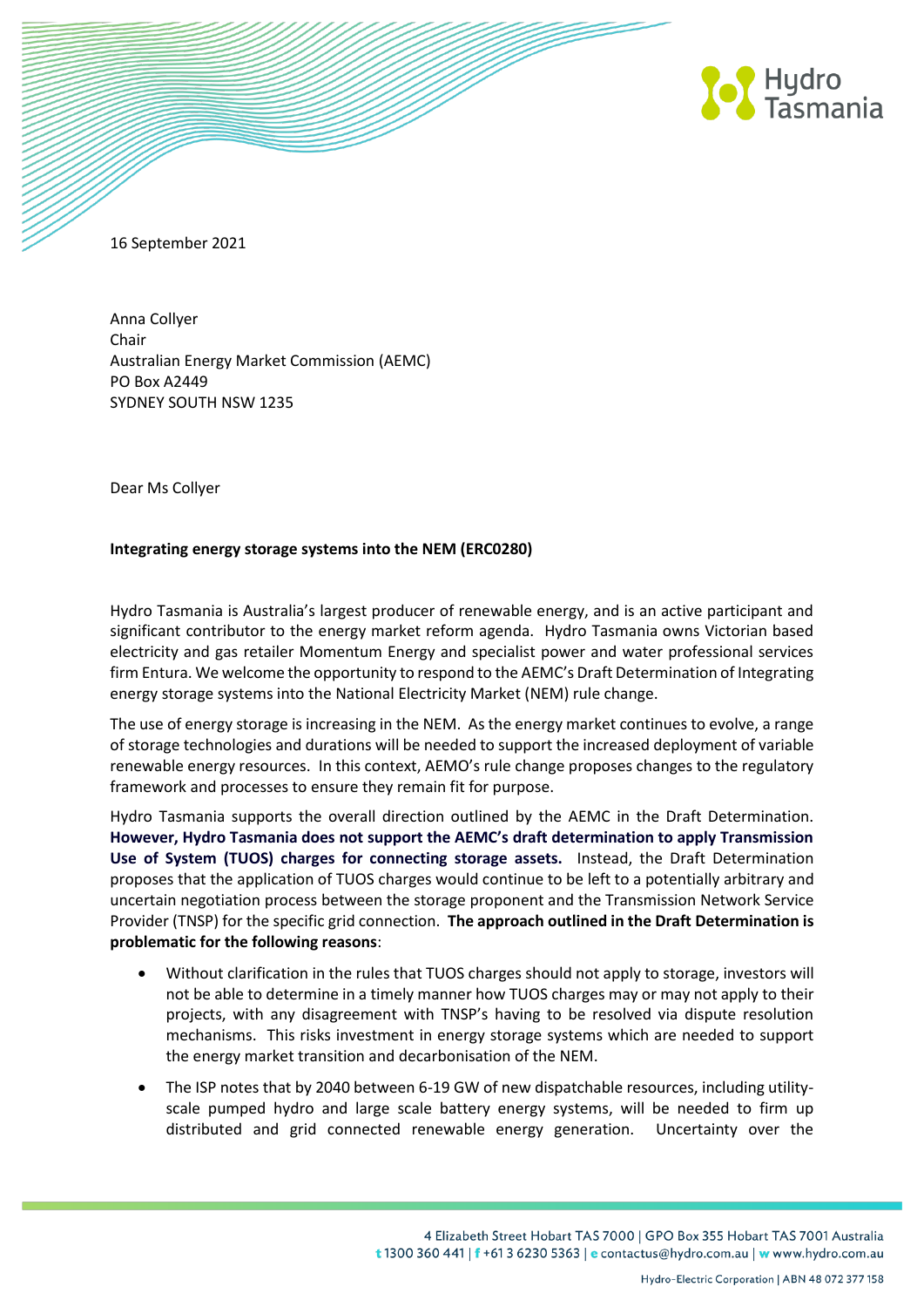

application of TUOS charges for energy storage systems risks undermining storage investment, particularly deep storage, and an orderly market transition outlined in the ISP.

 The potential for TUOS charges to apply to energy storage systems would be a significant cost impost for these projects yet with no direct benefit to consumers. Applying TUOS charges to energy storage would not promote the achievement of the NEO, is inconsistent with AEMO's intent to remove barriers to entry for energy storage systems and is likely to increase costs to customers.

**Given the above concerns, Hydro Tasmania urges the AEMC's reconsideration of the application of TUOS charges for energy storage systems.** Hydro Tasmania has reviewed the issues raised in this consultation process and provides supporting commentary (Attached) and some suggested alternative approaches for the AEMC's consideration to provide clearer guidance in the rules that will be consistent with supporting the orderly and necessary transition of the NEM.

Hydro Tasmania would welcome the opportunity to discuss these issues with the AEMC. Please contact John Cooper [\(john.cooper@hydro.com.au\)](mailto:john.cooper@hydro.com.au) should you have any questions.

Yours sincerely

John Cooper

fenlooper

Manager Market Regulation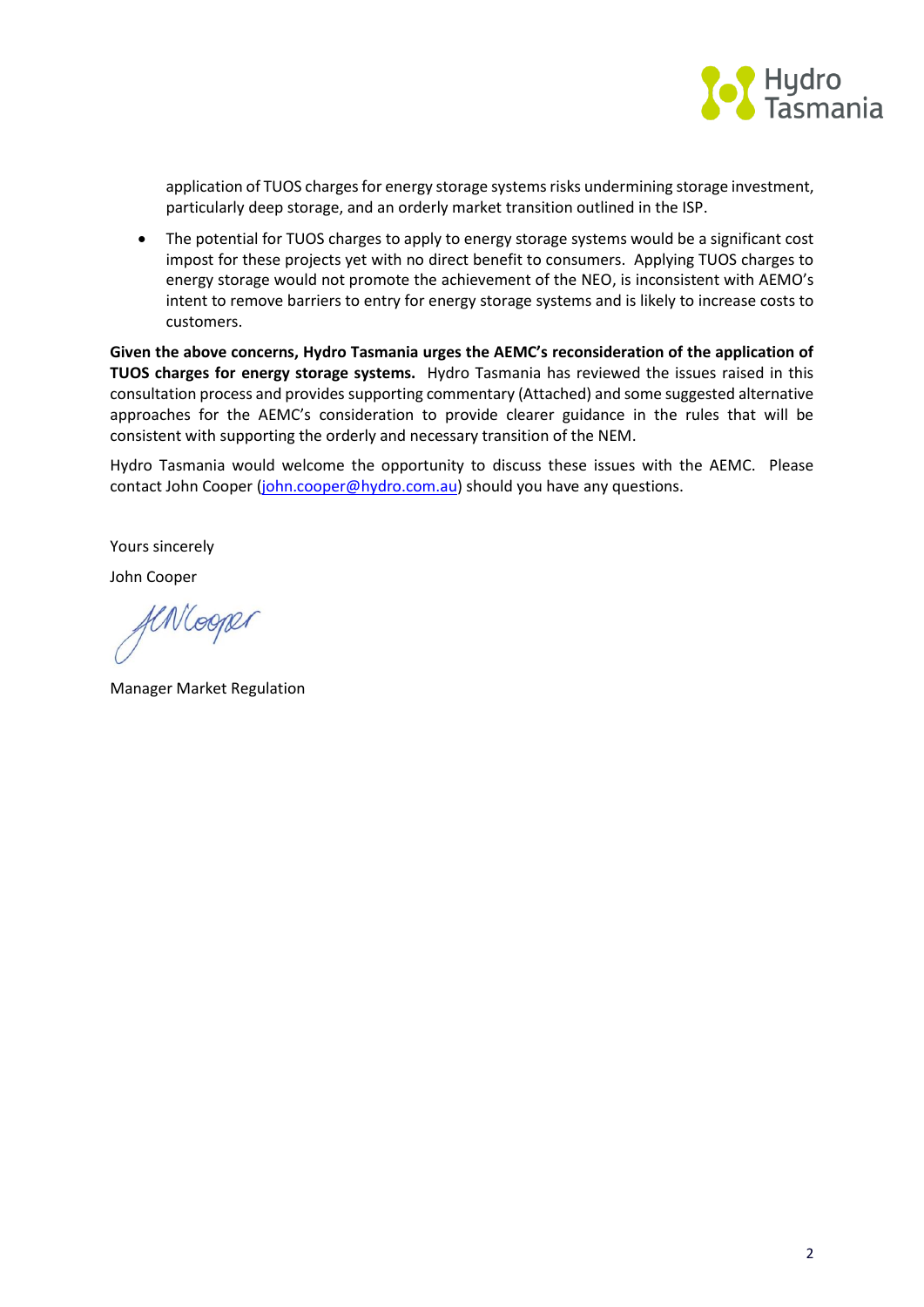

# **Attachment: Consultation insights and the need to provide clarity that TUOS will not be applied to storage**

## *TUOS charging*

AEMO's rule change proposed that energy storage systems would not be required to pay TUOS. AEMO recommended that this would be achieved through their proposed definition of energy storage systems in the rules. AEMO noted that exempting storage from TUOS charges would increase investor certainty and eliminate inefficient storage location decisions.

**AEMO's rationale for their approach was that TNSPs would not increase the capacity of the shared network to provide unrestricted access for storage. Also exempting TUOS for energy storage systems will not increase charges to others.** In reality, storage systems are more likely to alleviate grid congestion and/or negate the need for further transmission investment, by charging at times of surplus supply due to high VRE outputs, thereby providing significant benefits to end-consumers

As noted in the Draft Determination, 'most stakeholders largely agreed with AEMO that storage should be exempt from TUOS'. Hydro Tasmania also supports AEMO's rationale.

**In addition to AEMO's rationale, Hydro Tasmania considers that the application of TUOS to storage would be distortionary and inefficient.** Applying TUOS charges to storage would mean that storage would face higher costs to access the network than generators. This does not create a level playing field between the two competing participants. As a consequence, this distortion would lead to dispatch inefficiency given that storage would require additional revenue to cover the costs of TUOS.

TUOS is based on the principle that end-use consumers of the energy are charged TUOS. Applying charges to end users is the most efficient way of allocating the costs of the shared network as the network is developed to meet the needs of customers rather than generators. Energy storage systems like pumped hydro, are not end-users. Consistent with the broader approach for network charging, energy storage systems should not be charged TUOS.

### *Broader reforms*

Hydro Tasmania recognises that AEMO's rule change is being reviewed amongst several other reform including the consideration of two-sided markets. The AEMC's Draft Determination notes the difficulties of progressing two-sided markets and defining storage in the rules as AEMO originally proposed. **While Hydro Tasmania appreciates the AEMC's concerns, one of the central aims of AEMO's proposal was to remove barriers to entry for storage through confirming that storage would not pay TUOS.** Not adopting AEMO's proposal therefore creates ambiguity in the way TUOS might be applied to energy storage investments. As AMEO noted, there could be inconsistencies between the way in which TUOS might be charged between different regions across the NEM leading to inefficient investment decisions. There is no guarantee that the approach adopted in one state would apply to investments in other states.

### *Alternative approaches*

In considering the difficulties of adopting AEMO's proposal but seeking to provide more clarity to the market, **Hydro Tasmania provides the following alternatives for the AEMC's further consideration.** 

**Exempt controllable pumping loads as a part of storage from paying TUOS.**